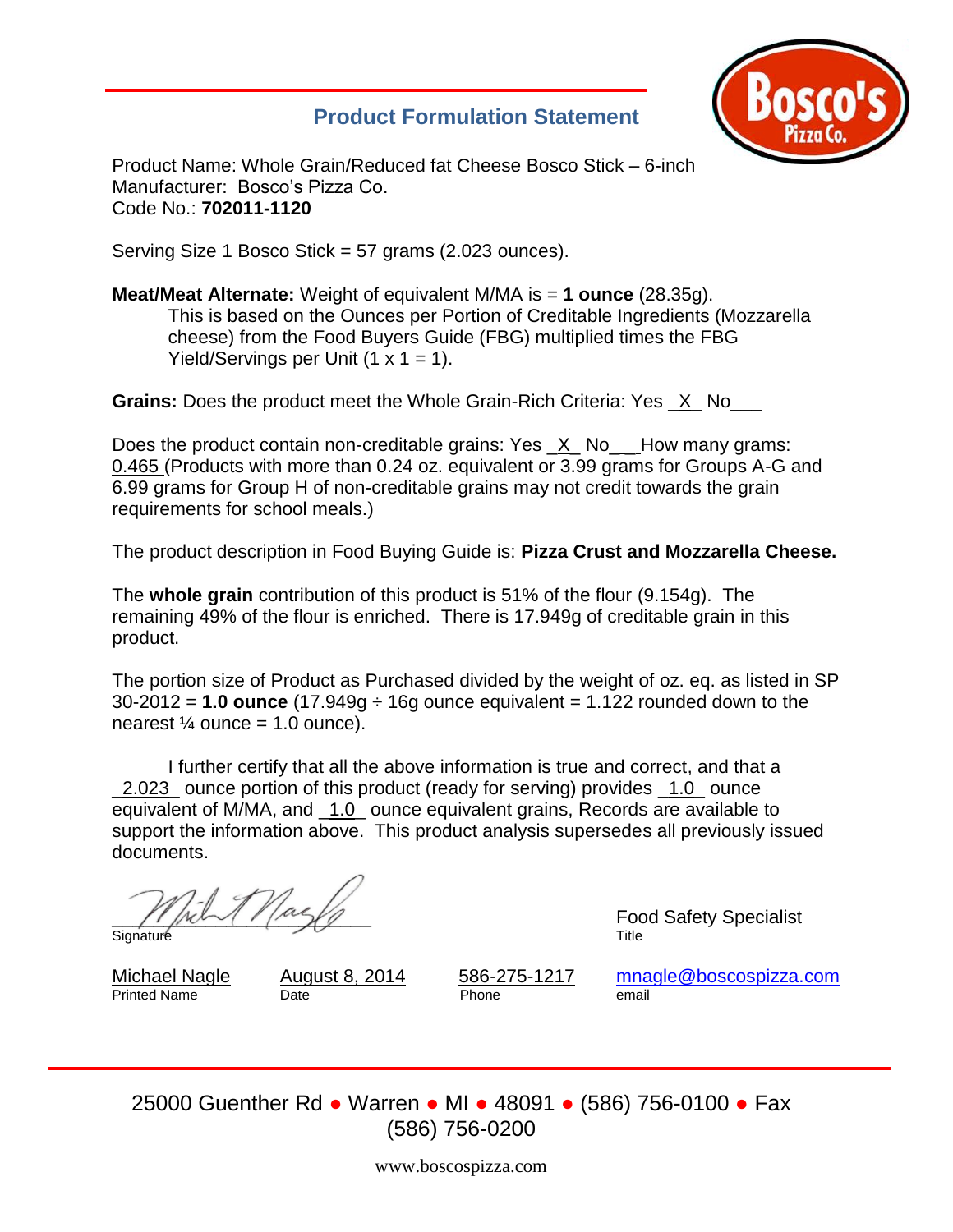

## **Product 702011-1120 6" B-11 Whole Grain Reduced Fat Cheese Bosco Stick**

**Nutrition Facts** Serving Size 1 Bread Stick (57g) Servings Per Container 144

| Amount Per Serving                                                                                                                                                      |                                                                            |                                                                                    |                                                           |  |  |  |  |
|-------------------------------------------------------------------------------------------------------------------------------------------------------------------------|----------------------------------------------------------------------------|------------------------------------------------------------------------------------|-----------------------------------------------------------|--|--|--|--|
| Calories from Fat 45<br>Calories 140                                                                                                                                    |                                                                            |                                                                                    |                                                           |  |  |  |  |
| % Daily Value*                                                                                                                                                          |                                                                            |                                                                                    |                                                           |  |  |  |  |
| Total Fat 5g                                                                                                                                                            |                                                                            |                                                                                    | 8%                                                        |  |  |  |  |
| Saturated Fat 2.5g                                                                                                                                                      |                                                                            |                                                                                    | 13%                                                       |  |  |  |  |
| Trans Fat 0g                                                                                                                                                            |                                                                            |                                                                                    |                                                           |  |  |  |  |
| Cholesterol 15mg                                                                                                                                                        | 5%                                                                         |                                                                                    |                                                           |  |  |  |  |
| Sodium 210mg                                                                                                                                                            | 9%                                                                         |                                                                                    |                                                           |  |  |  |  |
| <b>Total Carbohydrate 15g</b>                                                                                                                                           | 5%                                                                         |                                                                                    |                                                           |  |  |  |  |
| Dietary Fiber 1g                                                                                                                                                        | 4%                                                                         |                                                                                    |                                                           |  |  |  |  |
| Sugars 1g                                                                                                                                                               |                                                                            |                                                                                    |                                                           |  |  |  |  |
| Protein 9g                                                                                                                                                              |                                                                            |                                                                                    |                                                           |  |  |  |  |
| Vitamin A 4%                                                                                                                                                            |                                                                            | Vitamin C 0%                                                                       |                                                           |  |  |  |  |
|                                                                                                                                                                         |                                                                            |                                                                                    |                                                           |  |  |  |  |
| Calcium 20%                                                                                                                                                             |                                                                            | Iron 6%                                                                            |                                                           |  |  |  |  |
| *Percent Daily Values are based on a 2,000 calorie<br>diet. Your daily values may be higher or lower<br>depending on your calorie needs:<br>Calories:<br>2,000<br>2,500 |                                                                            |                                                                                    |                                                           |  |  |  |  |
| <b>Total Fat</b><br>Saturated Fat<br>Cholesterol<br>Sodium<br>Total Carbohvdrate<br>Dietary Fiber<br>Calories per gram:                                                 | Less than<br>Less than<br>Less than<br>Less than<br>Fat 9 • Carbohydrate 4 | 65g<br>20 <sub>g</sub><br>300mg<br>2,400mg<br>300a<br>25 <sub>g</sub><br>Protein 4 | 80a<br>25q<br>300mg<br>2.400mg<br>375a<br>30 <sub>g</sub> |  |  |  |  |

#### **INGREDIENTS:**

**CRUST:** FLOUR BLEND [WHOLE-WHEAT FLOUR, ENRICHED FLOUR (WHEAT FLOUR, NIACIN, REDUCED IRON, THIAMINE MONONITRATE, RIBOFLAVIN, ENZYME, FOLIC ACID)], WATER, BROWN SUGAR, CORN OIL, DOUGH CONDITIONER (SOYBEAN OIL, MONO AND DIGLYCERIDES, SOY FLAKES), SALT, VITAL WHEAT GLUTEN, YEAST, L-CYSTEINE. **CHEESES:** MOZZARELLA CHEESE (PASTEURIZED PART SKIM MILK, CHEESE CULTURES, SALT, ENZYMES). REDUCED FAT/REDUCED SODIUM MOZZARELLA CHEESE (PASTEURIZED PART SKIM MILK, NONFAT MILK, MODIFIED CORN STARCH\*, CHEESE CULTURE, SALT, POTASSIUM CHLORIDE\*, NATURAL FLAVORS\*, ANNATTO (COLOR), VITAMIN A PALMITATE, ENZYMES), \*INGREDIENTS NOT IN REGULAR MOZZARELLA CHEESE.

**CONTAINS: MILK, WHEAT.** 

#### **NET WEIGHT 18.2 LBS. (8.3 KG) 144 PACK**

This Product contributes 1 ounce per serving of equivalent Meat/meat alternate, and 1 Grain toward the meal pattern.<sup>\*</sup> \*Based on the Ounce Equivalent of 16 grams of grain.

### **Baking Instructions**

#### **Thawing**

- 1. Thaw before baking.
- 2. Keep Bosco Stick breadsticks covered while thawing.
- 3. Bosco Stick breadsticks may be thawed in packaging.
- 4. Bosco Stick breadsticks have 8 days shelf life when refrigerated.

#### **Convection Oven**

- 1. Preheat oven to 400º F.
- 2. Place Bosco Stick breadsticks on a baking sheet.
- 3. **THAWED:** 6-8 minutes.
- 4. Let stand 2 minutes before serving. **CAUTION: FILLING MAY BE HOT!**

#### **Deep Fryer**

- 1. Preheat oil to 350º F.
- 2. **THAWED ONLY:** 1-2 minutes.
- 3. Let stand 2 minutes before serving. **CAUTION: FILLING MAY BE HOT!**

Oven temperatures may vary. Adjust baking time and/or temperature as necessary. Top Bosco Stick breadsticks with butter and parmesan cheese (not included) after baking.

Approved By:  $\mathcal{M}$   $\mathcal{M}$   $\mathcal{M}$   $\mathcal{M}$   $\mathcal{M}$  , Date: August 8, 2014 Michael Nagle, M.S., Food Safety Specialist

25000 Guenther Rd ● Warren ● MI ● 48091 ● (586) 756-0100 ● Fax (586) 756-0200

# [www.boscospizza.com](http://www.boscospizza.com/)